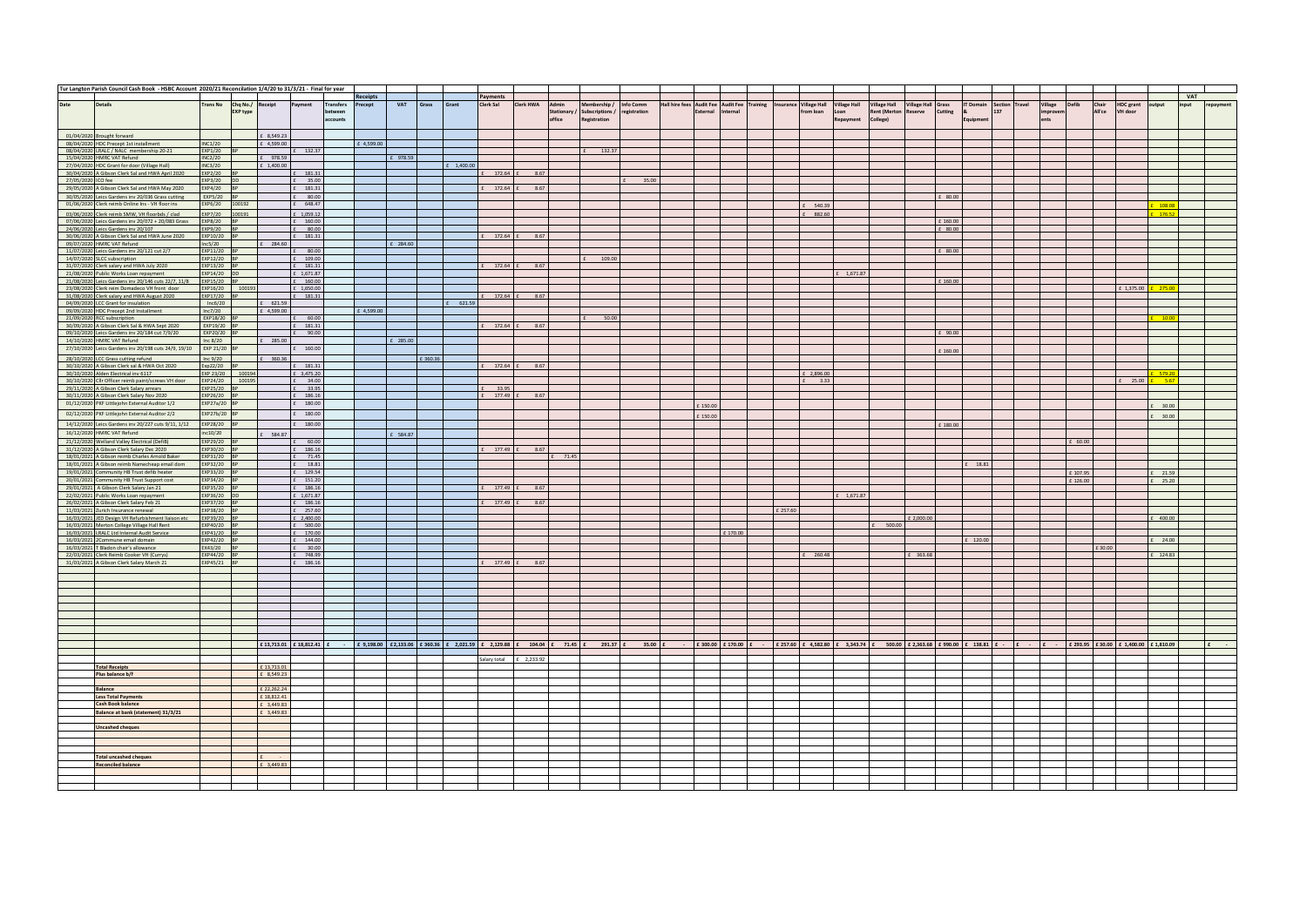|             | <b>Tur Langton Parish Council</b>               |                                |                                      |                                      |                |
|-------------|-------------------------------------------------|--------------------------------|--------------------------------------|--------------------------------------|----------------|
|             | Market Harborough BS Account 2020/21 to 31/3/21 |                                |                                      |                                      |                |
|             |                                                 |                                |                                      |                                      |                |
| <b>Date</b> | <b>Details</b>                                  | <b>Receipt</b>                 | Payment                              | <b>Transfers between</b><br>accounts | <b>Balance</b> |
|             | 01/04/2020 Brought forward                      | $\pmb{\mathsf{f}}$<br>2,767.85 |                                      |                                      |                |
|             | 30/06/2020 Interest (inc 4/20)                  | £<br>13.84                     |                                      |                                      |                |
|             |                                                 |                                |                                      |                                      |                |
|             |                                                 |                                |                                      |                                      |                |
|             |                                                 |                                |                                      |                                      |                |
|             |                                                 |                                |                                      |                                      |                |
|             |                                                 |                                |                                      |                                      |                |
|             |                                                 |                                |                                      |                                      |                |
|             |                                                 |                                |                                      |                                      |                |
|             | <b>Totals</b>                                   | 13.84<br>£                     | $\pmb{\mathsf{f}}$<br>$\blacksquare$ | <b>Total Receipts</b>                | 13.84<br>£     |
|             |                                                 |                                |                                      | Plus balance b/f                     | 2,767.85<br>£  |
|             |                                                 |                                |                                      | Less total t/out                     | £              |
|             |                                                 |                                |                                      | Less total payments                  |                |
|             |                                                 |                                |                                      | Balance                              | 2,781.69<br>£  |
|             | 07/07/2020 Balance in book                      |                                |                                      |                                      | £2,781.69      |
|             |                                                 |                                |                                      |                                      |                |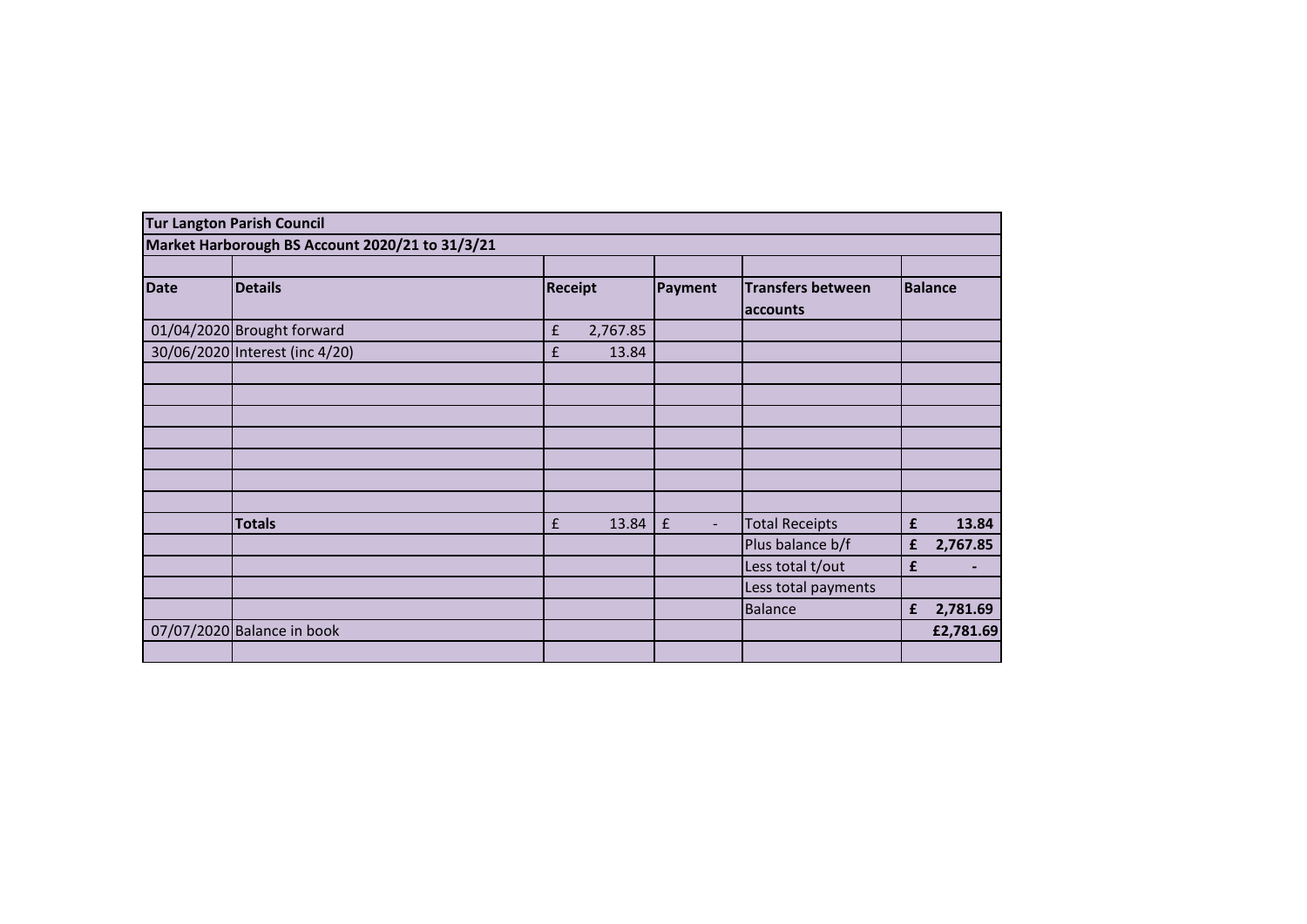## **Tur Langton Parish Council - Accounts 2020/21**

**Summary of all accounts and reconcilation to 31/3/21 Final for year**

| 31/03/2021            |   |          |   |
|-----------------------|---|----------|---|
|                       |   |          |   |
| <b>HSBC</b>           | £ | 3,449.83 | ľ |
|                       |   |          | ł |
| <b>MHBS Savings</b>   | £ | 2,781.69 |   |
|                       |   |          |   |
| <b>Balance</b>        | £ | 6,231.52 |   |
|                       |   |          |   |
| <b>Carry Forward</b>  | £ | 6,231.52 | ľ |
|                       |   |          | ŀ |
|                       |   |          |   |
|                       |   |          |   |
| <b>HSBC Statement</b> |   |          |   |
| 31/3/21               | £ | 3,449.83 |   |
|                       |   |          | ī |
| Unpresented           | £ |          |   |
|                       |   |          |   |
| <b>Balance</b>        | £ | 3,449.83 |   |

|                       |   |          |                                  |             | הסווג ווכנטוונווופנוטוו נג  |
|-----------------------|---|----------|----------------------------------|-------------|-----------------------------|
| 31/03/2021            |   |          | <b>Total Receipts to 31/3/21</b> |             |                             |
|                       |   |          |                                  |             | <b>Balance per statemen</b> |
| <b>HSBC</b>           | £ | 3,449.83 | <b>MHBS Savings account</b>      | £<br>13.84  |                             |
|                       |   |          | <b>HSBC</b>                      | £ 13,713.01 | <b>Savings Account</b>      |
| <b>MHBS Savings</b>   | £ | 2,781.69 | <b>Total Receipts to 31/3/21</b> | £13,726.85  | <b>HSBC</b>                 |
|                       |   |          |                                  |             |                             |
| <b>Balance</b>        | £ | 6,231.52 | <b>Total Payments to 31/3/21</b> |             | <b>Total</b>                |
|                       |   |          |                                  |             |                             |
| Carry Forward         | £ | 6,231.52 | <b>MHBS Saving account</b>       | £           | <b>Unpresented cheques</b>  |
|                       |   |          | <b>HSBC</b>                      | £ 18,812.41 |                             |
|                       |   |          |                                  |             |                             |
|                       |   |          |                                  |             |                             |
| <b>HSBC Statement</b> |   |          |                                  |             |                             |
| 31/3/21               | £ | 3,449.83 |                                  |             |                             |
|                       |   |          | <b>Total Payments to 31/3/21</b> | £18,812.41  |                             |
| <b>Unpresented</b>    | £ |          |                                  |             | Total unpresented che       |
|                       |   |          |                                  |             | Net balance at 31/3/2       |
| <b>Balance</b>        | £ | 3,449.83 |                                  |             |                             |
|                       |   |          |                                  |             |                             |

|                                  |              |                                  |             | <b>Bank Reconciliation to 31/3/21</b>                                                     |                               |            |
|----------------------------------|--------------|----------------------------------|-------------|-------------------------------------------------------------------------------------------|-------------------------------|------------|
| 31/03/2021                       |              | <b>Total Receipts to 31/3/21</b> |             |                                                                                           |                               |            |
|                                  |              |                                  |             | Balance per statements as at 31/3/21                                                      |                               |            |
| <b>HSBC</b>                      | £ 3,449.83   | <b>MHBS Savings account</b>      | 13.84<br>£  |                                                                                           |                               |            |
|                                  |              | <b>HSBC</b>                      | £ 13,713.01 | <b>Savings Account</b>                                                                    | £ 2,781.69                    |            |
| <b>MHBS Savings</b>              | £ 2,781.69   | <b>Total Receipts to 31/3/21</b> | £13,726.85  | <b>HSBC</b>                                                                               | £ 3,449.83                    |            |
| <b>Balance</b>                   | £ 6,231.52   | <b>Total Payments to 31/3/21</b> |             | <b>Total</b>                                                                              |                               | £ 6,231.52 |
| Carry Forward                    | £ $6,231.52$ | <b>MHBS Saving account</b>       | £           | <b>Unpresented cheques</b>                                                                |                               |            |
|                                  |              | <b>HSBC</b>                      | £ 18,812.41 |                                                                                           |                               |            |
|                                  |              |                                  |             |                                                                                           |                               |            |
| <b>HSBC Statement</b><br>31/3/21 | £ 3,449.83   |                                  |             |                                                                                           |                               |            |
|                                  |              | <b>Total Payments to 31/3/21</b> | £ 18,812.41 |                                                                                           |                               |            |
| Unpresented                      | £            |                                  |             | <b>Total unpresented cheques</b>                                                          | £<br>$\overline{\phantom{a}}$ |            |
|                                  |              |                                  |             | Net balance at 31/3/21                                                                    |                               | £ 6,231.52 |
| <b>Balance</b>                   | £ 3,449.83   |                                  |             |                                                                                           |                               |            |
|                                  |              |                                  |             | The net balances reconciled to the receipts and<br>payments account to 31/3/21 as follows |                               |            |
|                                  |              |                                  |             | <b>Opening Balance</b>                                                                    | £ 11,317.08                   |            |
|                                  |              |                                  |             | Add receipts to 31/3/21                                                                   | £13,726.85                    |            |
|                                  |              |                                  |             | Less payments to 31/3/21                                                                  | £18,812.41                    |            |
|                                  |              |                                  |             | Closing balance (equals net balance above)                                                | £ 6,231.52                    |            |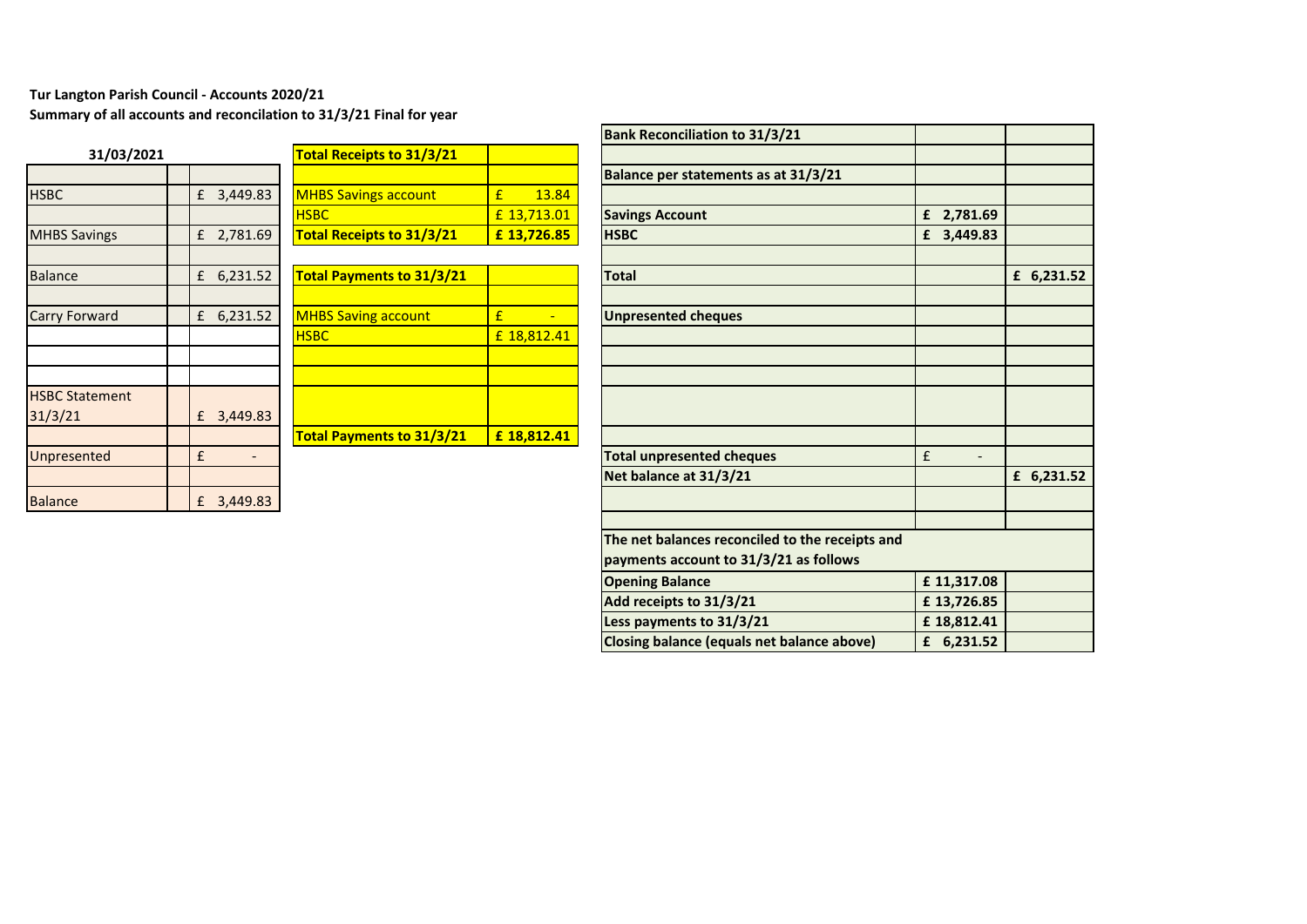|                                    |                    | <b>BUDGET</b> |                              |                                  | ACTUAL TO   VAT Refund   Under / Over   APRIL |               | MAY        | <b>JUNE</b> | JULY       | AUG        | <b>SEPT</b> | OCT                   | <b>NOV</b> | <b>DEC</b> | <b>JAN</b>  | <b>FEB</b>                                                                                                                      | <b>MARCH</b> |
|------------------------------------|--------------------|---------------|------------------------------|----------------------------------|-----------------------------------------------|---------------|------------|-------------|------------|------------|-------------|-----------------------|------------|------------|-------------|---------------------------------------------------------------------------------------------------------------------------------|--------------|
|                                    |                    |               | <b>DATE</b>                  |                                  | spend                                         |               |            |             |            |            |             |                       |            |            |             |                                                                                                                                 |              |
|                                    |                    |               |                              |                                  |                                               |               |            |             |            |            |             |                       |            |            |             |                                                                                                                                 |              |
| As precepted                       |                    |               |                              |                                  |                                               |               |            |             |            |            |             |                       |            |            |             |                                                                                                                                 |              |
| Payments                           |                    |               |                              |                                  |                                               |               |            |             |            |            |             |                       |            |            |             |                                                                                                                                 |              |
|                                    |                    |               |                              |                                  |                                               |               |            |             |            |            |             |                       |            |            |             |                                                                                                                                 |              |
| Clerk's Salary (inc<br>HWA & PAYE) |                    |               | £ 2,240.00 $\bf{f}$ 2,233.92 |                                  | 6.08<br>£                                     | f             |            |             |            |            |             |                       |            |            |             | 181.31   f 181.31   f 181.31   f 181.31   f 181.31   f 181.31   f 181.31   f 220.11   f 186.16   f 186.16   f 186.16   f 186.16 |              |
| Stationery / office                | £                  | 100.00        | 71.45<br>f                   |                                  | 28.55<br>£                                    |               |            |             |            |            |             |                       |            |            | 71.45<br>£  |                                                                                                                                 |              |
| Memberships<br>/Subscrips          | £                  | 290.00        | £ 291.37                     |                                  | $\epsilon$                                    | 1.37 f 132.37 |            |             | £ 109.00   |            | £ 50.00     |                       |            |            |             |                                                                                                                                 |              |
| Registration ICO                   | f                  |               | 35.00 £ 35.00                |                                  | f<br>$\sim$                                   |               | £ 35.00    |             |            |            |             |                       |            |            |             |                                                                                                                                 |              |
| Hall hire for<br>meetings          | £                  | $100.00$ f    | $\sim$                       |                                  | 100.00<br>£                                   |               |            |             |            |            |             |                       |            |            |             |                                                                                                                                 |              |
| Audit External                     | $\pounds$          | 300.00        | 300.00<br>£                  |                                  | £<br>$\sim$                                   |               |            |             |            |            |             |                       | £ 300.00   |            |             |                                                                                                                                 |              |
| Audit Internal                     | £                  | 170.00        | 170.00<br>£                  |                                  | £<br>$\sim$                                   |               |            |             |            |            |             |                       |            |            |             |                                                                                                                                 | £ 170.00     |
| Training                           | $\pounds$          | $\sim$        | t<br>$\sim$                  |                                  | £<br>$\sim$                                   |               |            |             |            |            |             |                       |            |            |             |                                                                                                                                 |              |
| Insurance renewal                  | $\mathbf f$        | 300.00        | 257.60<br>f                  |                                  | $\pmb{\mathsf{f}}$<br>42.40                   |               |            |             |            |            |             |                       |            |            |             |                                                                                                                                 | £ 257.60     |
| Donations (137)                    | £                  | $\sim$        | £<br>$\sim$                  |                                  | £<br>$\sim$                                   |               |            |             |            |            |             |                       |            |            |             |                                                                                                                                 |              |
| Donations (other)                  |                    |               | f<br>$\sim$                  |                                  | £<br>$\sim$                                   |               |            |             |            |            |             |                       |            |            |             |                                                                                                                                 |              |
| Village Hall (rent,                | f                  |               | 500.00 £ 500.00              |                                  | £<br>$\sim$                                   |               |            |             |            |            |             |                       |            |            |             |                                                                                                                                 | £ 500.00     |
| Loan repayment                     | f                  | 3,343.74      | £ 3,343.74                   |                                  | £<br>$\sim$                                   |               |            |             |            | £1,671.87  |             |                       |            |            |             | £ 1,671.87                                                                                                                      |              |
| <b>Grass Cutting</b>               | $\mathbf f$        | 1,030.00      | 990.00<br>f                  |                                  | £<br>40.00                                    |               | f<br>80.00 | £ 240.00    | 80.00<br>f | £ 160.00   |             | £<br>250.00           |            | £ 180.00   |             |                                                                                                                                 |              |
| Village signs                      | $\mathbf f$        | 270.00        |                              |                                  | £<br>270.00                                   |               |            |             |            |            |             |                       |            |            |             |                                                                                                                                 |              |
| Maintenance SF                     | $\epsilon$         | 150.00        |                              |                                  | f<br>150.00                                   |               |            |             |            |            |             |                       |            |            |             |                                                                                                                                 |              |
| IT Equipment +<br>Domain           | $\pmb{\mathsf{f}}$ |               | 200.00 £ 138.81              |                                  | 61.19<br>£                                    |               |            |             |            |            |             |                       |            |            | f<br>18.81  |                                                                                                                                 | £ 120.00     |
| Election expenses                  | £                  | 285.00        | f<br>$\sim$                  |                                  | £<br>285.00                                   |               |            |             |            |            |             |                       |            |            |             |                                                                                                                                 |              |
| Chairman's<br>Allowance            | $\mathbf f$        | 30.00         | 30.00<br>f                   |                                  | £<br>$\sim$                                   |               |            |             |            |            |             |                       |            |            |             |                                                                                                                                 | £ 30.00      |
| Village<br>mprovements             | $\mathbf f$        | $100.00$ f    | $\sim$ 10 $\pm$              |                                  | $\pmb{\mathsf{f}}$<br>100.00                  |               |            |             |            |            |             |                       |            |            |             |                                                                                                                                 |              |
| Travel                             | $\mathbf{f}$       | 40.00         | £<br>$\sim$                  |                                  | 40.00<br>£                                    |               |            |             |            |            |             |                       |            |            |             |                                                                                                                                 |              |
| Defibrillator                      | f                  | 296.00        | 293.95<br>f                  |                                  | £<br>2.05                                     |               |            |             |            |            |             |                       |            | 60.00<br>f | 233.95<br>£ |                                                                                                                                 |              |
| VAT                                | f                  | 1,700.00      | £ 1,810.09                   | £ 1,154.47                       | 1,044.38<br>£                                 |               |            | £ 284.60    |            | £ 275.00 £ | 10.00       | 584.87<br>£           | 60.00<br>£ |            | 46.79<br>£  |                                                                                                                                 | £ 548.83     |
| <b>TOTAL</b>                       |                    |               | £ 11,479.74 £ 10,465.93      |                                  |                                               |               |            |             |            |            |             |                       |            |            |             |                                                                                                                                 |              |
| <b>From Reserves</b>               |                    |               |                              |                                  |                                               |               |            |             |            |            |             |                       |            |            |             |                                                                                                                                 |              |
| Village Hall                       |                    | £ 3,776.00    | £ 2,363.68                   |                                  | £ 1,412.32                                    |               |            |             |            |            |             |                       |            |            |             |                                                                                                                                 | £ 2,363.68   |
|                                    |                    |               |                              |                                  |                                               |               |            |             |            |            |             |                       |            |            |             |                                                                                                                                 |              |
|                                    |                    |               |                              | VAT                              |                                               |               |            |             |            |            |             |                       |            |            |             |                                                                                                                                 |              |
| <b>Village Hall</b><br>Renovation  |                    |               |                              | £ 2,982.62 £ 4,582.80 £ 863.80 £ | $\sim$                                        |               |            | £ 1,422.99  |            |            |             | £ 2,899.33            |            |            |             |                                                                                                                                 | £ 260.48     |
| Project                            |                    |               |                              |                                  |                                               |               |            |             |            |            |             |                       |            |            |             |                                                                                                                                 |              |
| VAT refund                         | f                  | 1,842.39      |                              |                                  |                                               |               |            |             |            |            |             |                       |            |            |             |                                                                                                                                 |              |
| <b>LCC Grant</b>                   | £                  | 621.59        |                              |                                  |                                               |               |            |             |            |            |             |                       |            |            |             |                                                                                                                                 |              |
| HDC grant                          | £                  | 1,400.00      | £ 1,400.00                   |                                  | £<br>$\sim$                                   |               |            |             |            | £1,375.00  |             | 25.00<br>$\mathbf{f}$ |            |            |             |                                                                                                                                 |              |
| Total<br><b>Expenditure</b>        |                    |               | £18,812.41                   |                                  |                                               |               |            |             |            |            |             |                       |            |            |             |                                                                                                                                 |              |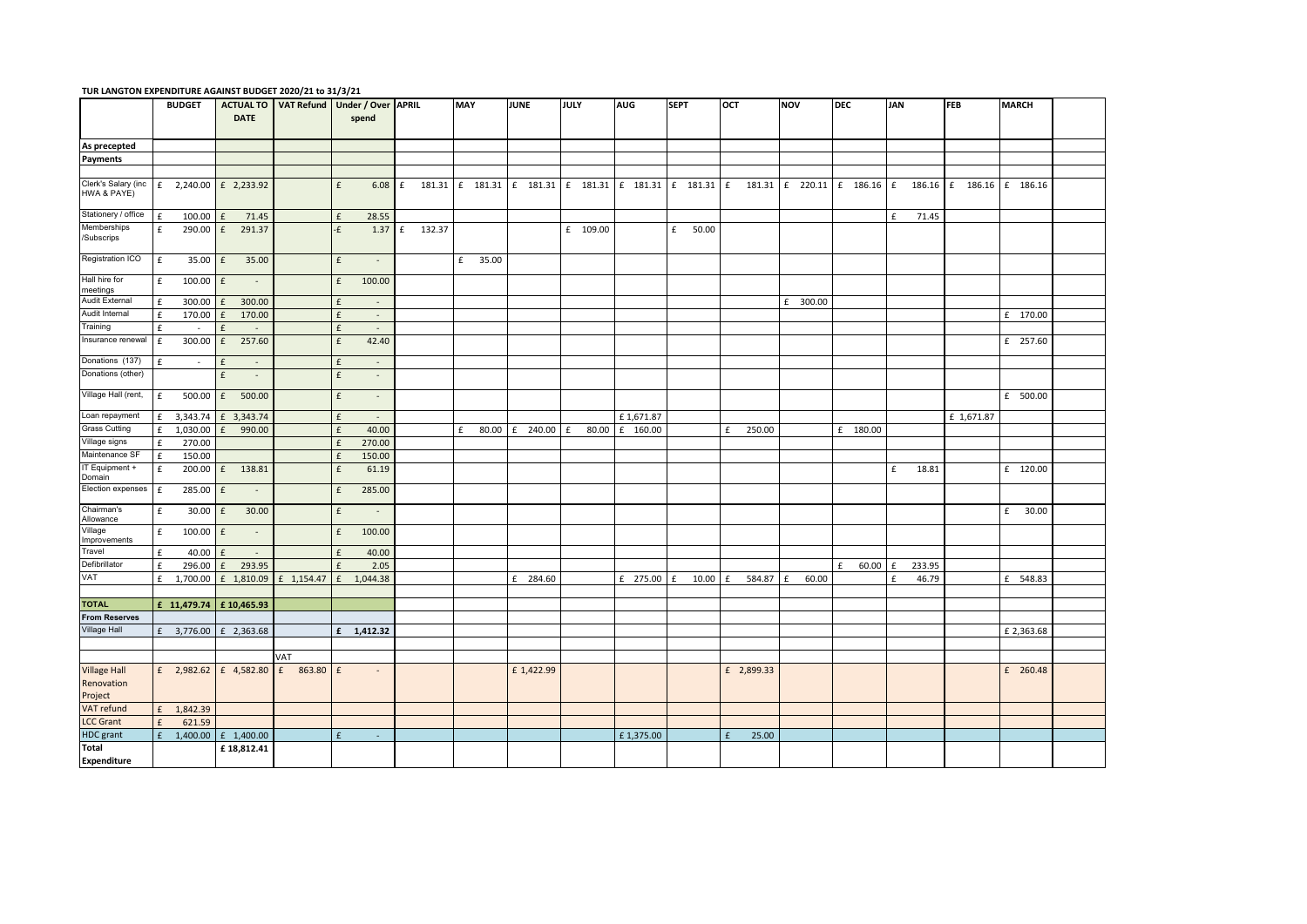|             | Village Hall Refurbishment Public Loans Board Loan to 31.3.21 |             |   |               |                    |                                           |             |              |             |            |
|-------------|---------------------------------------------------------------|-------------|---|---------------|--------------------|-------------------------------------------|-------------|--------------|-------------|------------|
| Income      |                                                               |             |   |               | <b>Expenditure</b> |                                           |             |              |             |            |
| <b>Date</b> | <b>Details</b>                                                | Receipt     |   | VAT R / Grant | <b>Date</b>        | <b>Details</b>                            | <b>Nett</b> |              | <b>VAT</b>  |            |
|             | 21/08/2019 Public Works Board Loan                            | £ 54,975.00 |   | $\Omega$      | 17/09/2019 Fencing |                                           | £           | 428.75       | $\mathbf f$ | 85.75      |
|             | 06/11/2019 HMRC VAT Refund                                    |             | £ | 5,561.27      |                    | 17/09/2019 Lock for fencing               | £           | 13.96        | £           | 2.79       |
|             | 18/12/2019 HMRC VAT Refund                                    |             | £ | 812.20        |                    | 01/10/2019 Bakers Waste (skip)            | £           | 375.00       | f           | 75.00      |
|             | 15/01/2020 HMRC VAT Refund                                    |             | £ | 138.78        |                    | 21/10/2019 B Jarvis Roofing               | £           | 23,863.65    | l £         | 4,772.73   |
|             | 05/02/2020 HMRC VAT Refund                                    |             | £ | 1,169.91      |                    | 21/10/2019 HDC Building Control           | £           | 550.00       | l £         | 110.00     |
|             | 15/04/2020 HMRC VAT Refund                                    |             | £ | 978.59        |                    | 21/10/2019 Burtons (Joinery)              | £           | 2,000.00     |             |            |
|             | 09/07/2020 HMRC VAT Refund                                    |             |   |               |                    | 21/10/2019 A14 Building Plastics LTD      | £           | 2,950.00 £   |             | 590.00     |
|             |                                                               |             | £ | 284.60        |                    | (windows)                                 |             |              |             |            |
|             | 04/09/2020 LCC Grant for insulation                           |             | £ | 621.59        |                    | 28/10/2019 Midland Flooring (screed)      | £           | 1,130.00     | l £         | 226.00     |
|             | 16/12/2020 HMRC VAT Refund                                    |             | £ | 579.20        |                    | 05/11/2019 Burtons (Joinery)              | £           | 1,750.00     |             |            |
|             |                                                               |             |   |               |                    | 06/11/2019 Midland Flooring (screed)      | £           | 2,556.00     | l £         | 511.20     |
|             |                                                               |             |   |               |                    | 12/11/2019 Burtons (Windows)              | £           | 3,960.00     |             |            |
|             |                                                               |             |   |               |                    | 16/12/2019 Bakers Waste (skip)            | £           | 450.00 £     |             | 90.00      |
|             |                                                               |             |   |               |                    | 05/11/2019 edecks (cladding)              | £           | 243.88       | Ι£          | 48.78      |
|             |                                                               |             |   |               |                    | 14/01/2020 Alden Electrical               | £           | $5,300.00$ £ |             | 1,060.00   |
|             |                                                               |             |   |               |                    | 14/01/2020 Building materials.co.uk       | £           | 354.71       | l £         | 70.94      |
|             |                                                               |             |   |               |                    | (Plasterboard)                            |             |              |             |            |
|             |                                                               |             |   |               |                    | 14/01/2020 Wickes (internal stud work     | £           | 194.87       | l £         | 38.97      |
|             |                                                               |             |   |               |                    | 28/02/2020 Insulation Express (walls ins) | £           | 729.17 E     |             | 145.83     |
|             |                                                               |             |   |               |                    | 28/02/2020 Building materials wholesale   | £           | $1,663.80$ £ |             | 332.76     |
|             |                                                               |             |   |               |                    | (wall cladding internal)                  |             |              |             |            |
|             |                                                               |             |   |               |                    | 28/02/2020 Alden Electrical               | £           | $2,500.00$ £ |             | 500.00     |
|             |                                                               |             |   |               |                    | 01/06/2020 Online Insulation (Floor ins)  | £           | $540.39$ $E$ |             | 108.08     |
|             |                                                               |             |   |               |                    | 03/06/2020 Sheet materials Wholesale      | £           | 882.60 E     |             | 176.52     |
|             |                                                               |             |   |               |                    | (Additional Cladding and Floor            |             |              |             |            |
|             |                                                               |             |   |               |                    | Insulation)                               |             |              |             |            |
|             |                                                               |             |   |               |                    | 30/10/2020 Alden Electrical               | £           | 2,896.00 £   |             | 579.20     |
|             |                                                               |             |   |               |                    | 30/10/2020 Contribution towards paint and | £           | 3.33         |             |            |
|             |                                                               |             |   |               |                    | screws for fitting foor, Cllr             |             |              |             |            |
|             |                                                               |             |   |               |                    | Officer reimb                             |             |              |             |            |
|             |                                                               |             |   |               |                    | 22/03/2021 Contribution towards cooker    | £           | 260.48       |             |            |
|             | <b>Total</b>                                                  | £ 54,975.00 | £ | 10,146.14     |                    | <b>Totals</b>                             | £           | 55,596.59    |             | £ 9,524.55 |

| <b>Commitments</b>      |                                     |                          |                          |                          |                              |   |           |
|-------------------------|-------------------------------------|--------------------------|--------------------------|--------------------------|------------------------------|---|-----------|
| Date                    | Description                         | <b>Total</b>             | <b>Nett</b>              | <b>VAT</b>               |                              |   |           |
|                         |                                     |                          |                          |                          | Total nett payments          | £ | 55,596.59 |
|                         |                                     |                          |                          |                          | Total VAT                    | £ | 9,524.55  |
|                         |                                     |                          |                          |                          | <b>Total Commitment nett</b> | £ | $\sim$    |
|                         |                                     |                          |                          |                          | <b>Total Commitment VAT</b>  |   |           |
|                         |                                     |                          |                          |                          | Total Payment + Comm         | £ | 65,121.14 |
|                         |                                     |                          |                          |                          | Loan                         | £ | 54,975.00 |
|                         |                                     |                          |                          |                          |                              |   |           |
|                         |                                     |                          |                          |                          |                              |   |           |
|                         | <b>Total commitment with VAT</b>    | $\overline{\phantom{0}}$ |                          |                          |                              |   |           |
|                         | <b>Total commitment without VAT</b> |                          | $\overline{\phantom{a}}$ |                          | VAT Refund / Grant           | £ | 10,146.14 |
| <b>Total VAT</b>        |                                     |                          |                          | $\overline{\phantom{a}}$ |                              |   |           |
| <b>Total Commitment</b> |                                     |                          |                          | $\overline{a}$           | <b>Total Available</b>       |   | $\sim$    |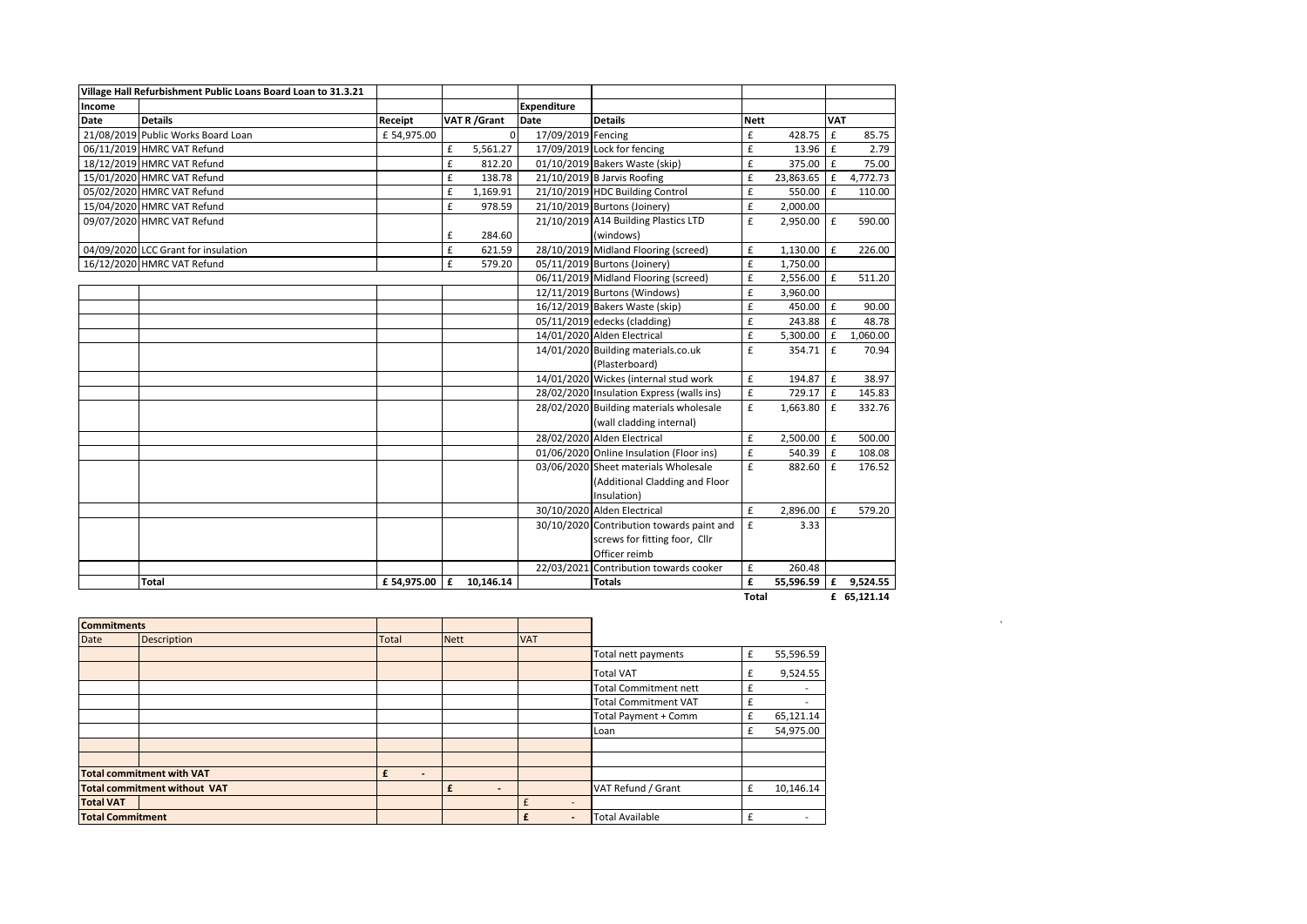## **HDC Grant for Village Hall Front door**

| Receipt     |                             |                     | <b>Expenditure</b> |                                    |             |          |                  |                  |
|-------------|-----------------------------|---------------------|--------------------|------------------------------------|-------------|----------|------------------|------------------|
|             |                             |                     |                    |                                    |             |          | <b>VAT</b>       |                  |
| <b>Date</b> | <b>Details</b>              | Receipt             | Date               | <b>Details</b>                     | Nett        |          | (recoverable)    | <b>From loan</b> |
|             | $27/04/2020$ Grant from HDC | £ 1,400.00          |                    | 23/08/2020 Domadeco, VH front door | £           | 1,375.00 | 275.00<br>£      |                  |
|             |                             |                     |                    | 30/10/2020 Screws and paint        | £           | 25.00    | $5.67 \text{ f}$ | 3.33             |
|             |                             |                     |                    |                                    |             |          |                  |                  |
|             |                             |                     |                    |                                    |             |          |                  |                  |
|             |                             |                     |                    |                                    |             |          |                  |                  |
|             |                             |                     |                    | <b>Total Payments</b>              | $\mathbf f$ | 1,400.00 |                  |                  |
|             |                             |                     |                    |                                    |             |          |                  |                  |
|             |                             |                     |                    |                                    |             |          |                  |                  |
|             | <b>Total Receipts</b>       | $f$ 1,400.00        |                    |                                    |             |          |                  |                  |
|             | Less total nett payments    | $f$ 1,400.00        |                    |                                    |             |          |                  |                  |
|             | <b>Balance</b>              | £<br>$\blacksquare$ |                    |                                    |             |          |                  |                  |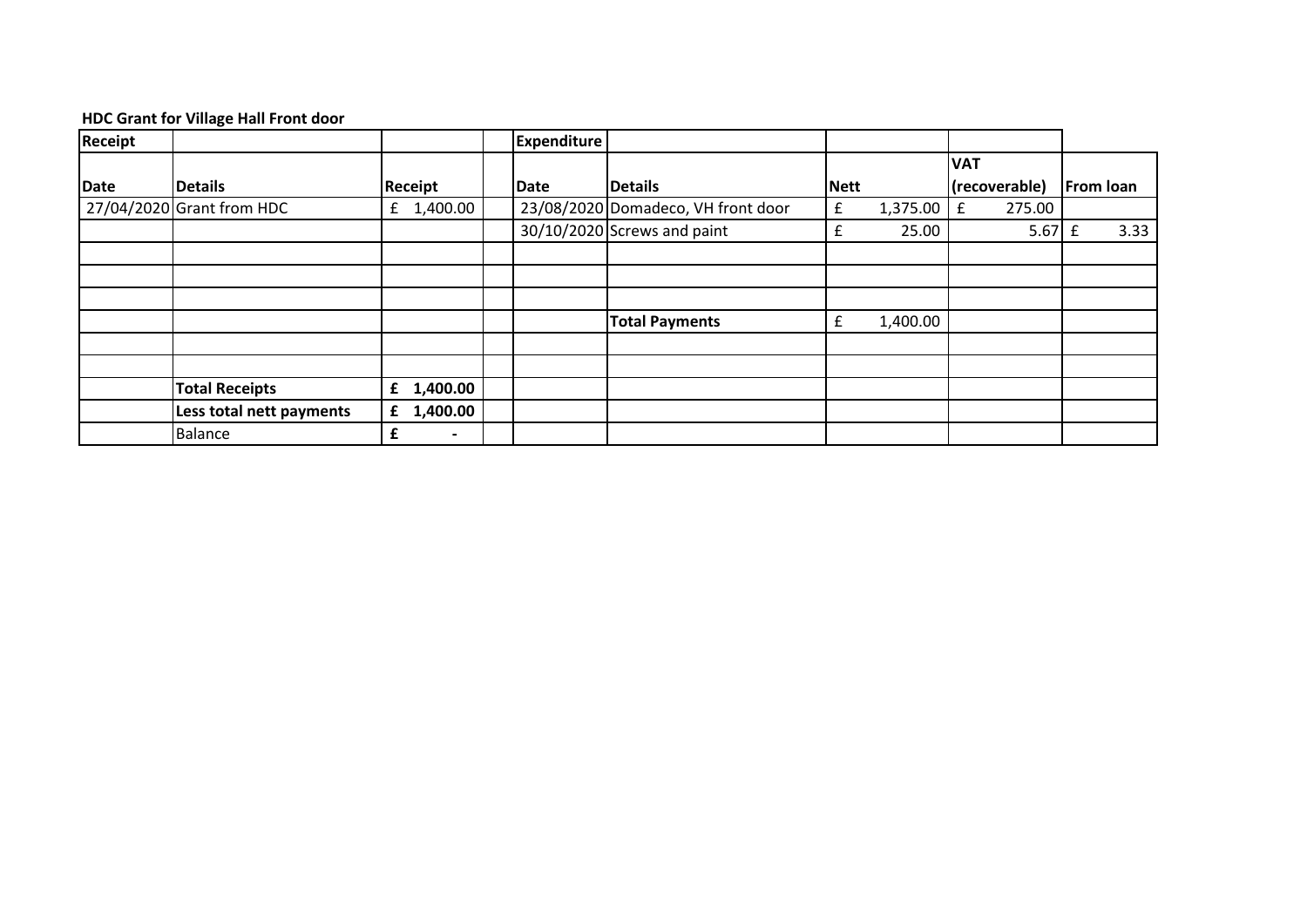|                     |                                       |   |               |   | <b>Account</b> |   |             |
|---------------------|---------------------------------------|---|---------------|---|----------------|---|-------------|
| <b>Date</b>         | <b>Description</b>                    |   | <b>Amount</b> |   | <b>HSBC</b>    |   | <b>MHBS</b> |
| 08/04/2020 Inc1/20  | <b>HDC Precept first installment</b>  | £ | 4,599.00      | £ | 4,599.00       |   |             |
| 15/04/2020 Inc2/20  | <b>HMRC VAT Refund</b>                | £ | 978.59        | £ | 978.59         |   |             |
| 27/04/2020 Inc3/20  | <b>HDC Grant for front door</b>       | £ | 1,400.00      | £ | 1,400.00       |   |             |
| 30/06/2020 Inc4/20  | <b>MHBS</b> interest                  | £ | 13.84         |   |                | £ | 13.84       |
| 09/07/2020 Inc5/20  | <b>HMRC VAT Refund</b>                | £ | 284.60        | £ | 284.60         |   |             |
| 04/09/2020 Inc6/20  | LCC Grant for insulation (VH)         | £ | 621.59        | £ | 621.59         |   |             |
| 09/09/2020 Inc7/20  | <b>HDC Precept second installment</b> | £ | 4,599.00      | £ | 4,599.00       |   |             |
| 14/10/2020 Inc8/20  | <b>HMRC VAT Refund</b>                | £ | 285.00        | £ | 285.00         |   |             |
| 28/10/2020 inc9/20  | LCC Grass cutting reimbursement       | £ | 360.36        | £ | 360.36         |   |             |
| 16/12/2020 inc10/20 | <b>HMRC VAT Refund</b>                | £ | 584.87        | £ | 584.87         |   |             |
|                     |                                       |   |               |   |                |   |             |
|                     |                                       |   |               |   |                |   |             |
|                     |                                       | £ | 13,726.85     |   | £ 13,713.01    | £ | 13.84       |
|                     | Total income for 2020/21              | £ | 13,726.85     |   |                |   |             |

**Tur Langton Parish Council Income 2020/21**